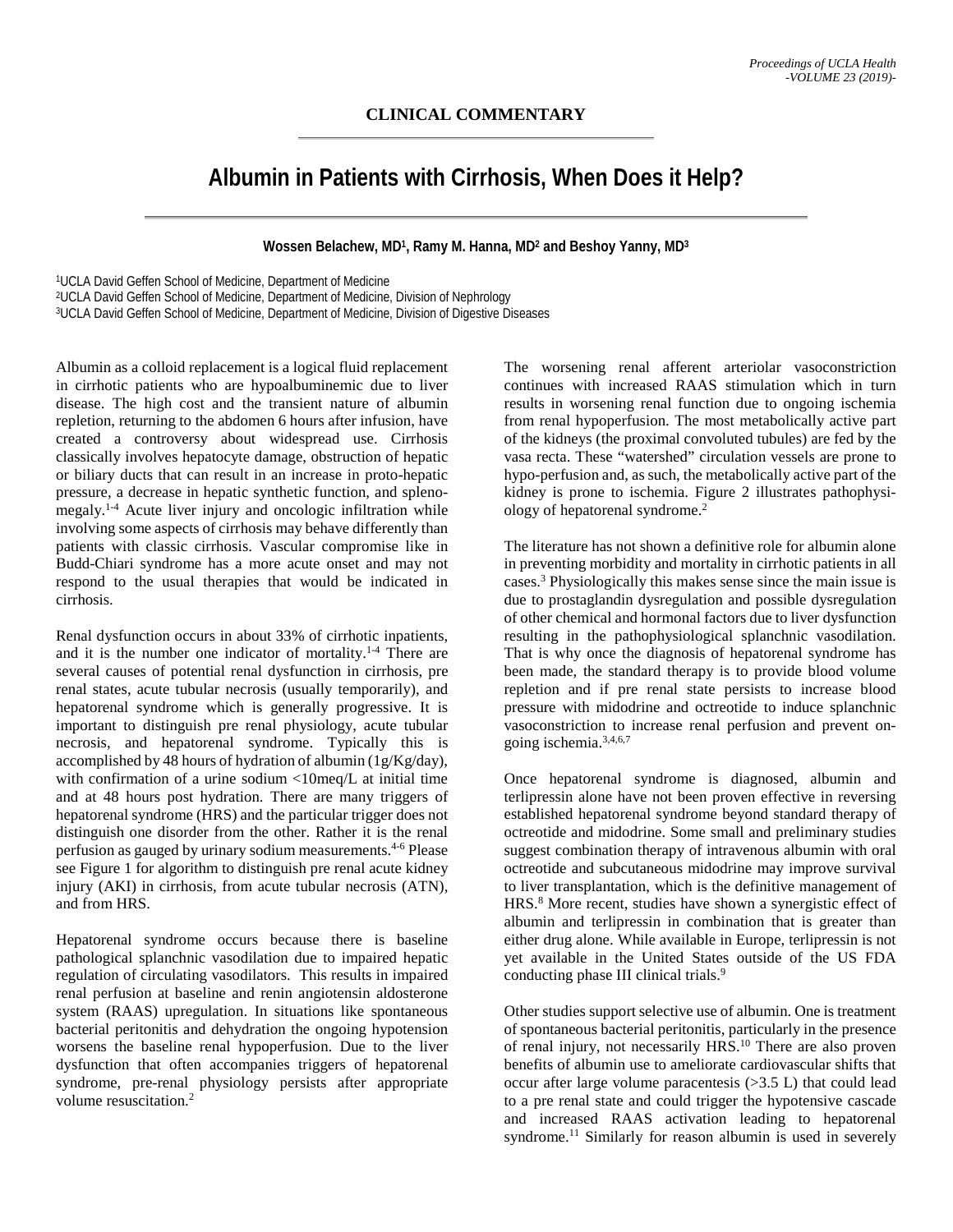hypoalbuminemic patients (<2 grams/L) with nephrotic syndrome in need of extensive diuresis.12 Finally albumin maybe advantageous if used with octreotide and midodrine or terlipressin in clinical attempts to reverse HRS type 1 (rapid onset) or type 2 (subacute to chronic onset). 6

Table 1 presents recognized evidence based indications for albumin use in cirrhotics and examples of studies that support their use. In short, albumin is best used in combination with more standard medical therapy or new vasopressors to reverse active hepatorenal syndrome. It is also useful in select populations of cirrhotic patients for specific indications. 8-11



Figure 1: differential diagnosis of acute kidney injury in cirrhotic patient



Figure 2: pathophysiology of hepatorenal syndrome in cirrhotic patients